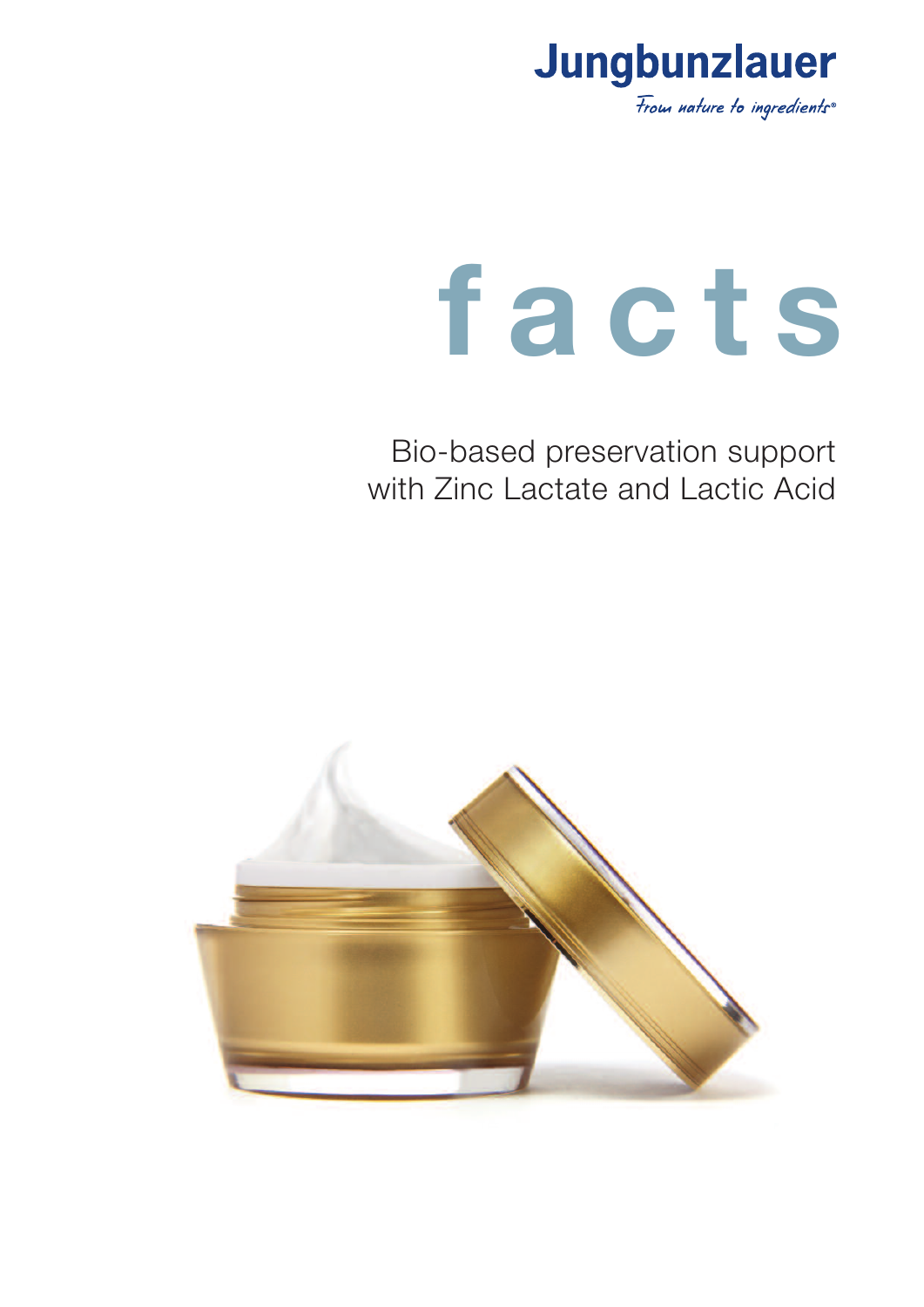### **Introduction**

In the cosmetics world there is an increasing demand for products that contain natural ingredients rather than potentially harsh chemicals. Recently, the preservatives used to inhibit the growth of microorganisms and thus extend shelf-life have caught the attention of consumers, especially in the field of leave-on cosmetics such as face creams and body lotions. Health concerns and a negative perception of some preservative groups have led to a growing trend towards self-preserving cosmetic formulations bearing "preservative-free" claims. However, these products still need to be safe to use, so reducing preservative content presents a considerable challenge for product developers.

# **Getting more out of ingredients: multifunctionalism**

Until recently, parabens were the preservatives of choice for cosmetic products. These esters of 4-hydroxybenzoic acid are efficient against a broad spectrum of microorganisms and exhibit good solubility, no odour, temperature stability and antimicrobial activity in a broad range of pH. <sup>1</sup> Unfortunately they have recently come under suspicion of having a negative effect on human health. Although parabens with a short alkyl chain are still permitted for use under the European cosmetic regulation (Regulation (EC) No 1223/2009), some parabens are classified as endocrine disrupting chemicals that may eventually lead to hormone-related health effects.<sup>1,2</sup> Other groups of conventional preservatives include isothiazolinones and formaldehyde releasers. While these are indeed effective preservatives when used in cosmetic formulations, both have been known to cause allergic reactions.<sup>1,2</sup>

So how can manufacturers avoid such ingredients and meet the demand for products without conventional preservatives or preservative-free products without compromising on product safety and stability?

The claim "preservative free" is used to indicate the absence of substances classified as preservatives according to Annex V of the European cosmetic regulation. In fact a more suitable term is "self-preserving". Self-preserving formulations often incorporate multifunctional cosmetic ingredients as a way to improve product stability and consumer safety. Besides their main function such ingredients are able to deliver antimicrobial properties (alone or in combination with other ingredients) that could substitute for those of conventional preservatives.<sup>2</sup> Promising multifunctional cosmetic ingredients with known antimicrobial properties include zinc salts, lactic acid and lactates.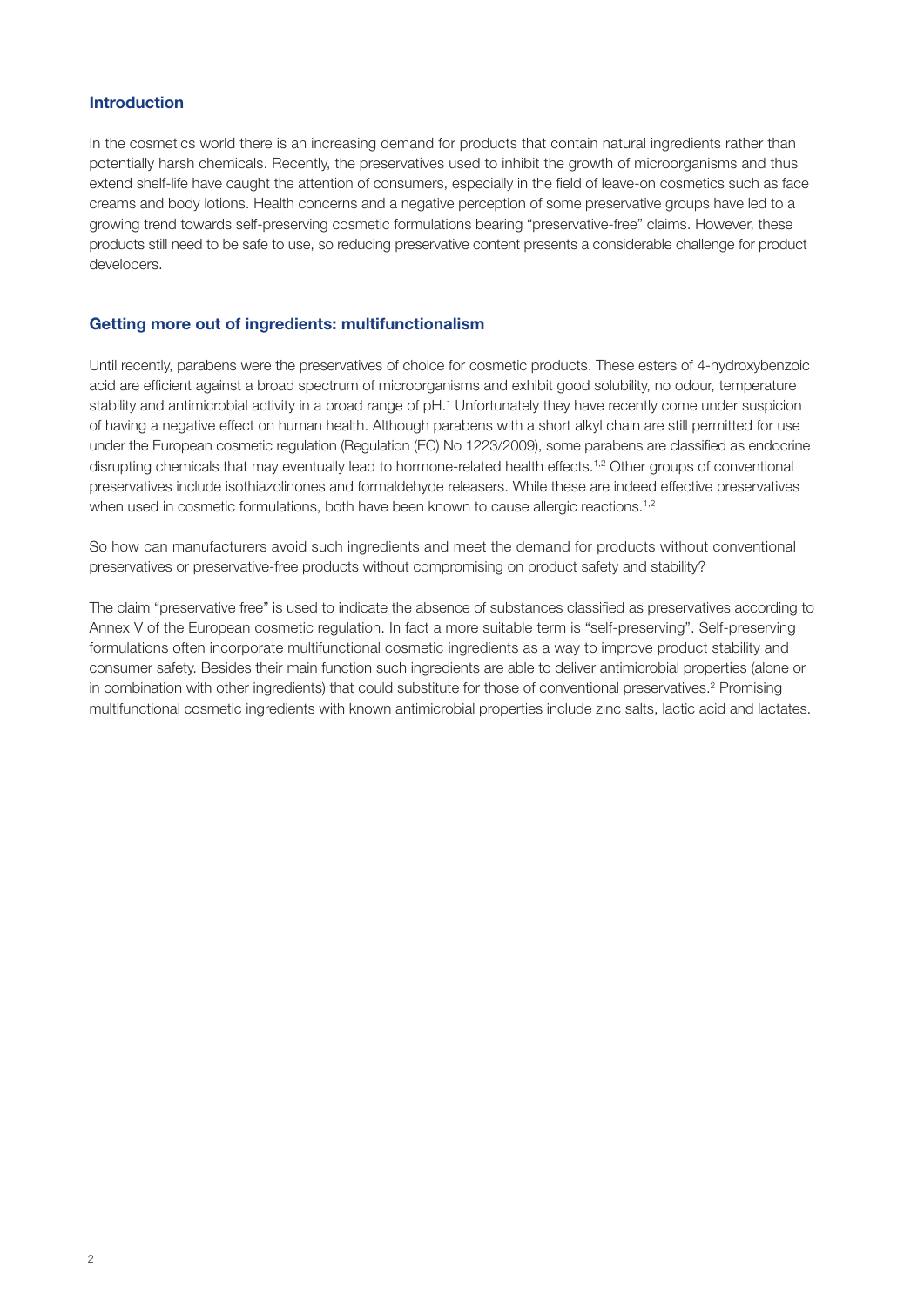# **The use of zinc in skin care**

Zinc plays an important role in many different biological processes and is a cofactor for over 1000 enzymatic reactions in the human body. Elemental zinc and its salts have been used for a long time in topical preparations for therapeutic purposes and offer a variety of benefits. Zinc compounds have proved beneficial in the treatment of skin disorders including inflammatory conditions like *acne vulgaris*, *rosacea* and *eczemas*, and their anti-inflammatory and wound-healing properties have been confirmed in many different studies. 3–5 Zinc salts are popular ingredients for daily-use skin care products, too, because of their skin conditioning and soothing effects. According to Innova Market Insights, approx. 10% of new launches of skin care products worldwide contain zinc sources.

Besides the properties mentioned above, zinc salts are also known to have an antimicrobial effect. The antimicrobial activity depends on the concentration of  $Zn^{2+}$  ions. The optimal  $Zn^{2+}$  concentration in microbial cells ranges from 10<sup>-7</sup> to 10<sup>-5</sup> M, depending on the microbial strain. Concentrations above 10<sup>-4</sup> M in microbial cells disturb the Zn<sup>2+</sup> homeostasis and cause destabilisation and enhanced permeability of the cell membrane, leading to the death of the microbial cells.<sup>6,7</sup> This effect not only contributes to the treatment of conditions triggered by microorganisms on the skin, it can also work as a preservative booster in a cosmetic formulation.

The functionality profile of zinc compounds in personal care formulations varies depending on the particular zinc salt. It depends not only on physical factors such as solubility or pH value but also on the properties of the respective anion, which may enhance the functionality profile. 6

# **Zinc Lactate**

Zinc lactate is the zinc salt of lactic acid and therefore combines the benefits of zinc ions and those of lactates in cosmetic formulations. Due to its antimicrobial properties and its ability to reduce the formation of dental plaque, zinc lactate is often used in oral care products. As a safe ingredient it is also established in the food and beverages industry as well as in skin care products. The antimicrobial properties of zinc lactate in cosmetic products have been substantiated in various studies which should support its use in self-preserving cream formulations.<sup>2</sup> As a multifunctional ingredient, zinc lactate offers also skin-soothing and anti-inflammatory benefits. Zinc lactate is a white odourless powder with a high solubility of 55 g/L in water (equivalent to 12.7 g zinc per L) and is Cosmos approved by Ecocert for use in cosmetic formulations.

# **Lactic Acid**

L(+)-lactic acid is a well-known ingredient for personal care formulations. The acid serves to adjust the pH or to act as an exfoliating agent. Its salts, in particular sodium and potassium lactate, are excellent humectants and moisturisers.<sup>8</sup> They are part of the natural moisturising factor and therefore naturally present in skin cells. Both lactic acid and lactates are known for their antimicrobial and bacteriostatic properties, which are exploited in various industries, including home care, personal hygiene and food processing. Hence lactic acid is a promising candidate to keep cosmetic formulations stable and support their long-term preservation while adding the above-mentioned benefits. Furthermore, because they are produced using a fermentation process, lactic acid and lactates are compatible with natural cosmetic standards such as Ecocert/Cosmos.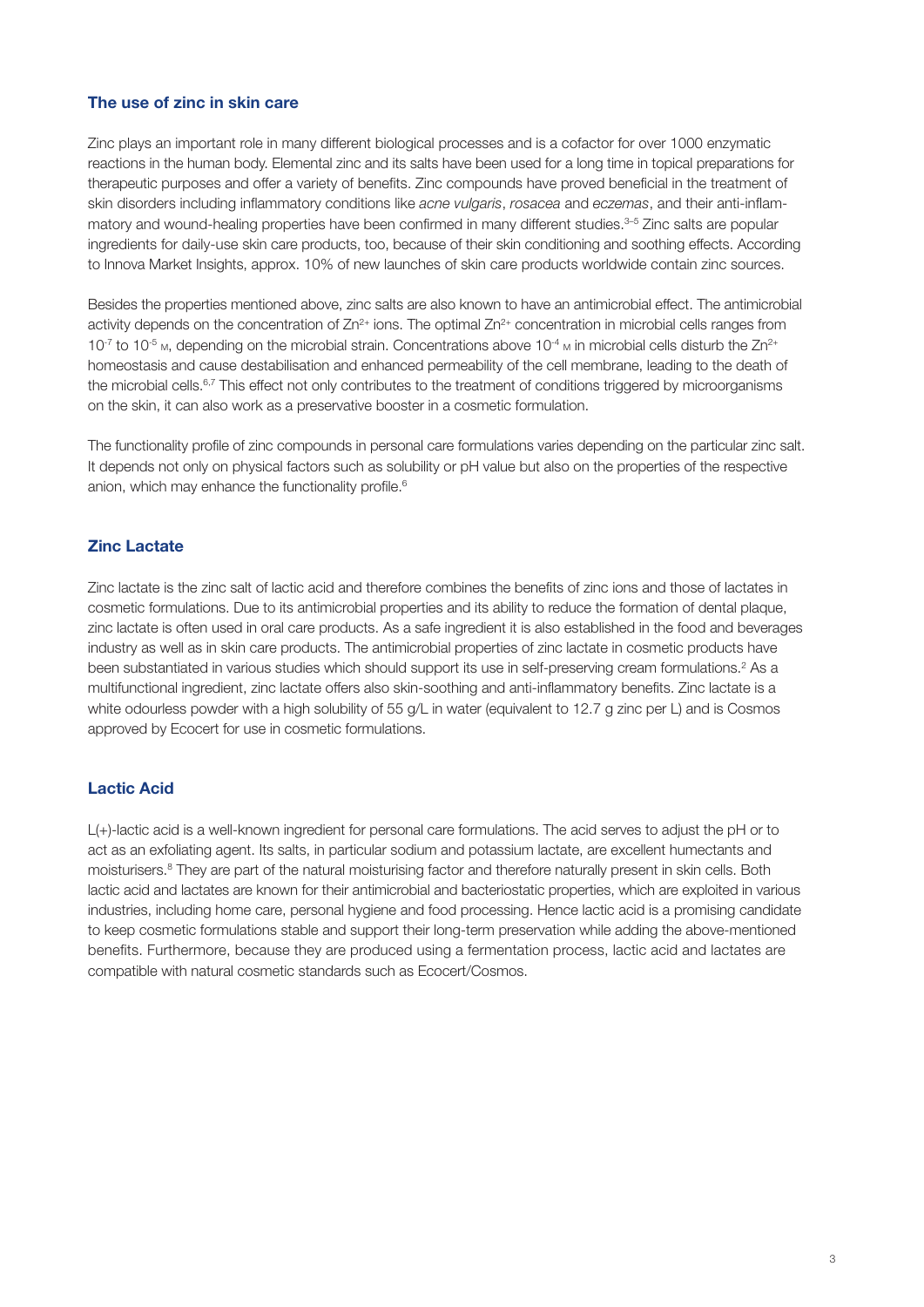## **Investigating the preserving properties of zinc salts and lactic acid**

It was therefore decided to assess the ability of Jungbunzlauer's zinc salts and lactic acid to support the preservation of a skin cream. The ingredients were incorporated into cream formulations and assessed for their efficacy in preserving the formulation based on the tests described below.

The microbial stability of personal care products was tested according to European Pharmacopeia (Ph. Eur.) 5.1.3., which was originally designed to test topical cosmetic or pharmaceutical preparations. <sup>9</sup> This norm determines how to test the preservation efficacy of preservative systems. The test sample was inoculated with five selected microorganisms: *Pseudomonas aeruginosa* (gram-negative bacillus), *Escherichia coli* (gram-negative bacillus) and *Staphylococcus aureus* (gram-positive coccus) were tested as representatives for bacteria; *Candida albicans* (yeast) and *Aspergillus brasiliensis* (mould) represented the fungal microorganisms.

The cosmetic products to be tested were inoculated with an initial concentration of 10<sup>5</sup> to 10<sup>6</sup> colony-forming units (CFU) per mL of each microorganism. Afterwards the samples were stored at 20−25°C, protected from light. After certain time intervals (2, 7, 14 and 28 days), the concentrations of CFU/mL were investigated.

To pass the test there must be a reduction of microorganisms (log reduction) and no re-growth over time. The observed decay of microorganisms and the (non-)occurrence of growth sets the criterion A or criterion B needed to pass the test. The criteria for evaluation of antimicrobial activity are given in table 1.

Criterion A is difficult to achieve for gentle formulations, which can be claimed as preservative free at a slightly acidic pH. The log reduction required for criterion B is either lower than criterion A or can be achieved at a later point in time. The test is failed if neither criterion A nor criterion B is reached.

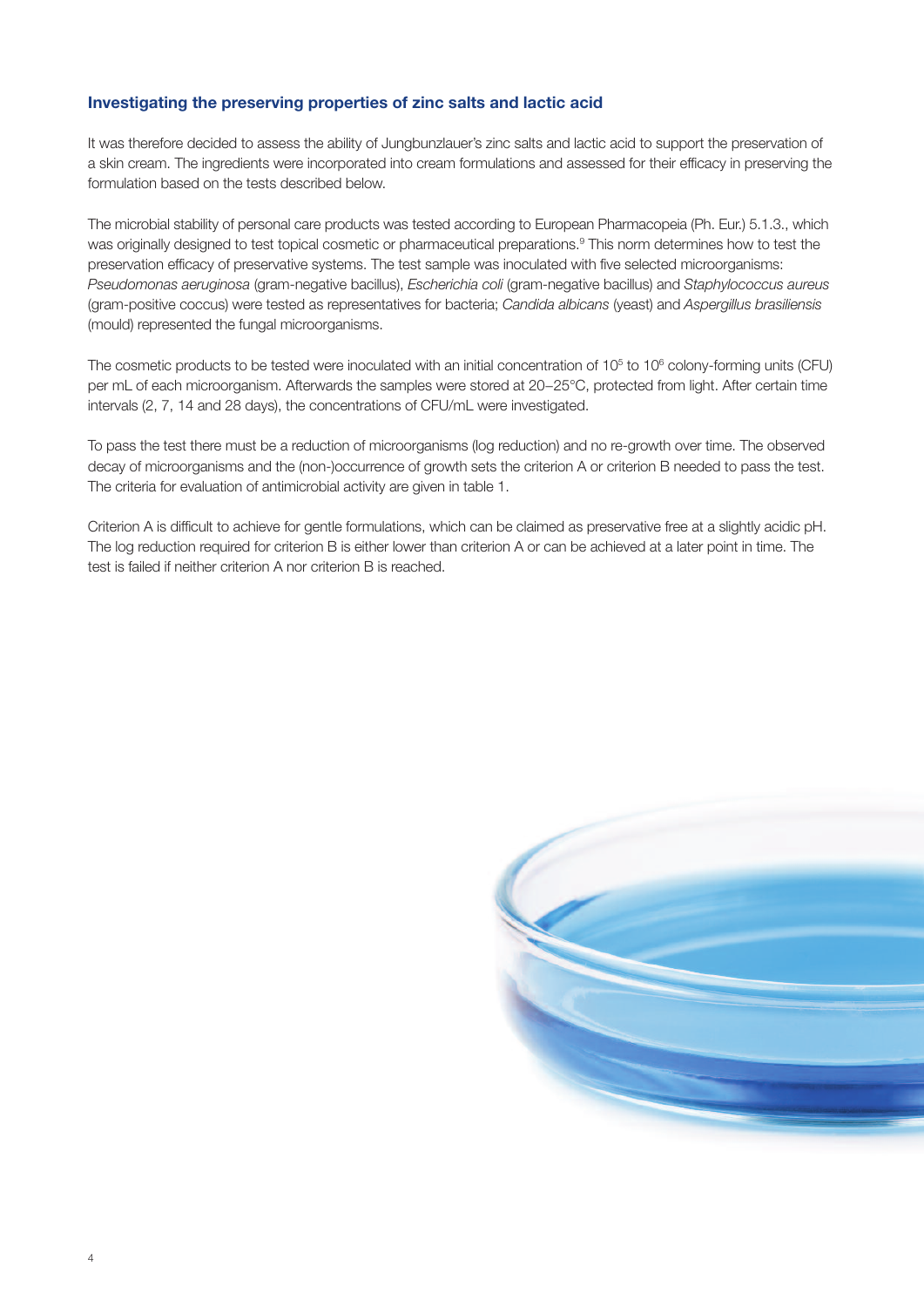## Table 1: Criteria of acceptance for Ph. Eur. 5.1.3. test

| <b>Test criteria</b> |   | Log reduction            |                          |                 |                |  |
|----------------------|---|--------------------------|--------------------------|-----------------|----------------|--|
|                      |   | 2d                       | <b>7</b> d               | 14 <sub>d</sub> | 28 d           |  |
| Bacteria             | A |                          | 3                        | ۰               | N <sub>l</sub> |  |
|                      | B | $\qquad \qquad$          | $\overline{\phantom{0}}$ | 3               | N <sub>l</sub> |  |
| Fungi                | A | $\overline{\phantom{a}}$ | $\overline{\phantom{a}}$ | ヮ               | N <sub>l</sub> |  |
|                      | в | $\sim$                   | $\qquad \qquad$          |                 | NI             |  |

NI: no increase in number of viable microorganisms compared to the previous reading

# **Results and discussion**

An oil-in-water cream formulation was developed to evaluate the preservation performance of zinc salts and lactic acid. It was kept very simple, with a conventional aqueous phase consisting of water, glycerine as moisturiser and xanthan gum as thickener. The oil phase included an emulsifier, a co-emulsifier and two emollients. The antimicrobial substances tested were zinc citrate, zinc gluconate and zinc lactate, plus lactic acid in combination with anisic acid and caprylic acid as boosters. The formulation is displayed in table 2.

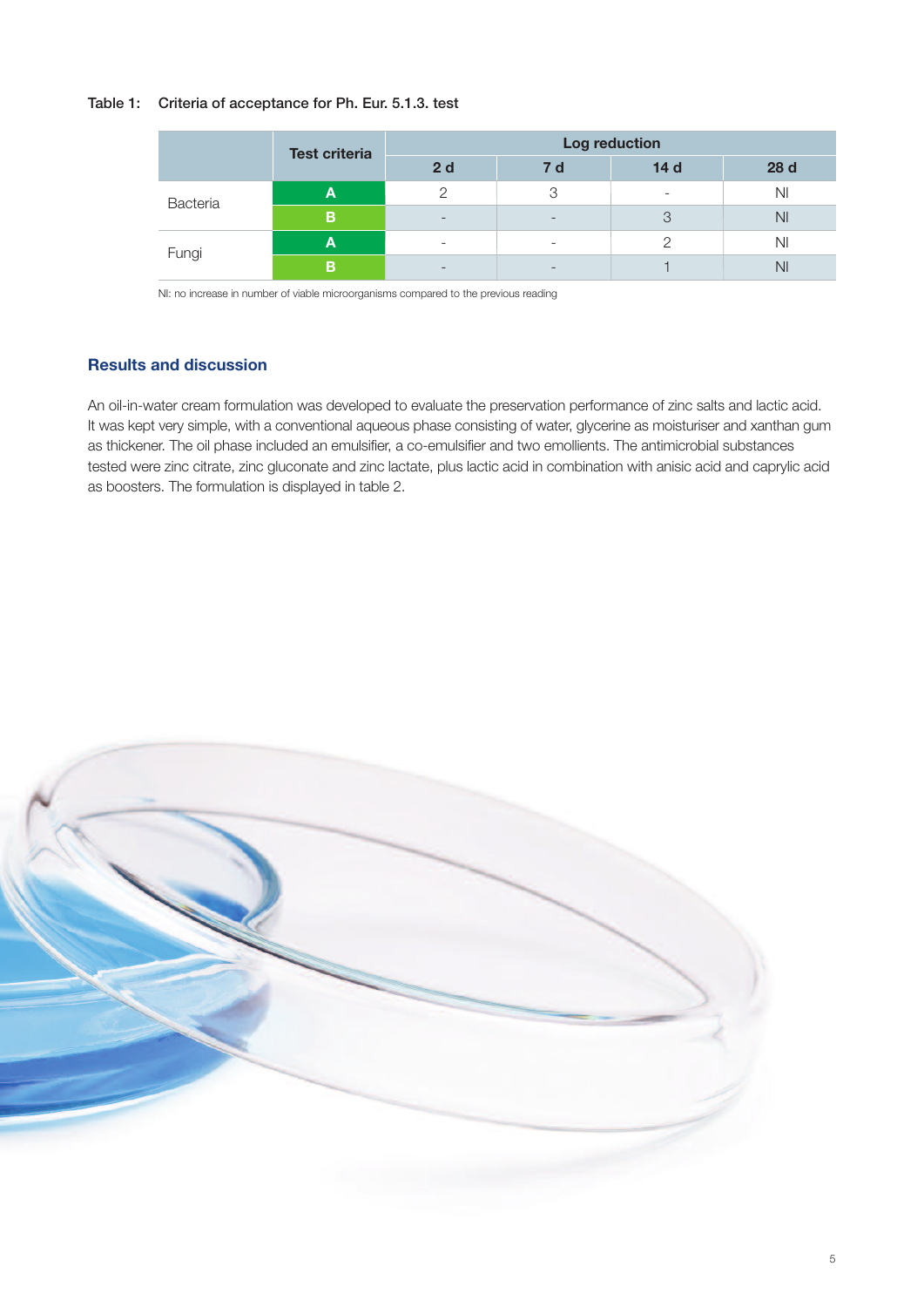#### Table 2: Composition of cream formulation

| <b>Phase</b> | <b>Name</b>                                               | <b>INCI</b>                         | <b>Function</b>            | <b>Supplier</b>      | Cream<br>formulation<br>with<br>zinc lactate<br>$\%$ | Cream<br>formulation<br>with<br>lactic acid<br>$\%$ |
|--------------|-----------------------------------------------------------|-------------------------------------|----------------------------|----------------------|------------------------------------------------------|-----------------------------------------------------|
|              | Water demin.                                              | Aqua                                | Solubiliser                |                      | q.s. to 100                                          | q.s. to 100                                         |
| A            | Glycerine                                                 | Glycerine                           | Moisturiser                |                      | 3.0%                                                 | 3.0%                                                |
|              | Xanthan Gum<br>FNCSP-PC                                   | Xanthan Gum                         | Thickener                  | <b>Jungbunzlauer</b> | 0.4%                                                 | $0.4\%$                                             |
|              | Axol® C 62<br>Pellets                                     | <b>Glyceryl Stearate</b><br>Citrate | Emulsifier                 | Evonik               | 4.0%                                                 | 4.0%                                                |
|              | Lanette <sup>®</sup> $\bigcirc$                           | Cetearyl Alcohol                    | Co-Emulsifier              | <b>BASF</b>          | 1.0%                                                 | 1.0%                                                |
| B            | Dermofeel <sup>®</sup><br>Sensolv                         | <b>Isoamyl Laurate</b>              | Emollient                  | Evonik               | 4.0%                                                 | 4.0%                                                |
|              | Tegosoft <sup>®</sup> AC<br><b>MB</b>                     | Isoamyl Cocoate                     | Emollient                  | Evonik               | 4.0%                                                 | 4.0%                                                |
|              | Zinc Salt*                                                |                                     |                            | <b>Jungbunzlauer</b> | 1.0%                                                 |                                                     |
| C            | Lactic Acid 90%<br>heat stable,<br>Personal Care<br>Grade | Lactic Acid                         | Antimicrobial<br>substance | <b>Jungbunzlauer</b> | $q.s.^{\star\star}$                                  | 3.2%                                                |
|              | Booster***                                                |                                     |                            |                      |                                                      | $0.2 - 0.4\%$                                       |

\*The following zinc salts were tested in the formulation: zinc citrate, zinc gluconate and zinc lactate.

\*\* Lactic acid is used for pH adjustment.

\*\*\*The boosters 0.2% anisic acid and 0.4% caprylic acid were tested in combination with lactic acid.

First, the cream formulation was analysed without an antimicrobial ingredient (blank). For zinc salt screening each zinc salt was tested at a concentration level of 1% at a pH of 5.5. The results are shown in table 3.

The blank formulation failed for all tested germs. After adding the anti-microbial substances, all formulations showed improved preservation efficacy. The formulations with zinc citrate and zinc gluconate were shown to be effective against *E. coli*, *S. aureus* and *C. albicans*.

As expected, the formulation with zinc lactate showed the best preservation efficacy. It was the only one of the tested zinc salts to show efficacy against *P. aeruginosa*. Additionally the preservation efficacy was increased for *E. coli*. In respect of both these microorganisms the formulations with zinc lactate passed the test for criterion A. However, at a pH of 5.5 the zinc lactate formulation did fail against *A. brasiliensis*. A further trial was therefore performed with a higher concentration (2%) of zinc lactate.

As described above, the antimicrobial properties of zinc salts depend on the concentration of  $Zn^{2+}$ , as a concentration above 10 $4$  M in the microbial cells is needed to perturb the  $Zn^2$ + homeostasis. Increasing the concentration did not produce the desired result and overall showed no better results than the formulation with 1% zinc lactate, leading to the conclusion that 1% zinc lactate already offered a  $Zn^{2+}$  concentration above this limit. Overall, no tested formulation was effective against *A. brasiliensis*.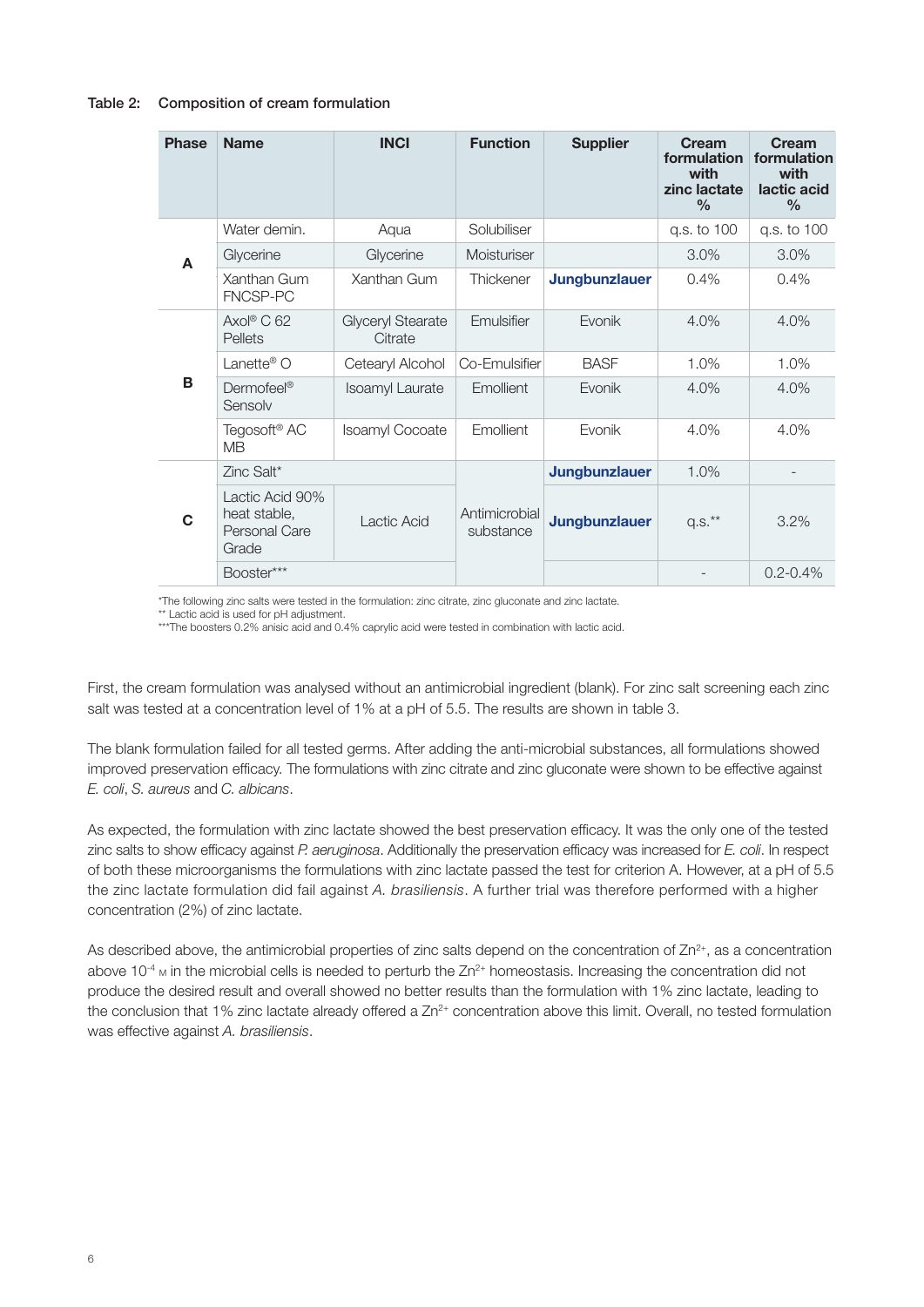## Table 3: Test results of cream formulation with zinc salts according to Ph. Eur. 5.1.3.

| Cream formulation – screening zinc salts pH 5.5 |              |                       |                         |                       |                         |
|-------------------------------------------------|--------------|-----------------------|-------------------------|-----------------------|-------------------------|
| Test germ                                       | <b>Blank</b> | $1\%$ zinc<br>citrate | $1\%$ zinc<br>gluconate | $1\%$ zinc<br>lactate | $2\%$ zinc<br>lactate   |
| F. coli                                         | F            | B                     | B                       | A                     | $\overline{\mathsf{A}}$ |
| P. aeruginosa                                   |              | F                     | F                       | A                     | $\forall$               |
| S. aureus                                       | ⊏            | B                     | B                       | B                     | B                       |
| C. albicans                                     | ⊏            | A                     | $\overline{A}$          | A                     | A                       |
| A. brasiliensis                                 |              | F                     | F.                      |                       |                         |
| <b>Total test results</b>                       | F            |                       |                         |                       |                         |

As the growth of microorganisms is strongly pH-dependent<sup>10</sup>, further tests with 1% zinc lactate at different pH values were performed to look for effective preservation against *A. brasiliensis*. Considering that the natural skin pH ranges from slightly acidic to neutral<sup>11</sup>, four different pH values were tested. In the first screening, the tests were done at pH 5.5 (see results in table 3). In a second step, the formulation was tested at pH 4.5, pH 5 and pH 7. The results are shown in table 4.

In general, increasing the pH value led to a reduction in preservation performance. The cream formulation with the lowest tested pH (pH 4.5) passed Ph. Eur. test criterion B.

For gentle, self-preserving formulations with a pH value between 4.5 and 5.5, it will be difficult to achieve criterion A. It can only be satisfied by using conventional preservatives. As the natural skin surface pH is on average 4.7 the pH of 4.5 is acceptable for a skin cream formulation and supports the acidic protective layer of the skin.<sup>11</sup>

|                           | Cream formulation with 1% zinc lactate |                 |        |                 |  |
|---------------------------|----------------------------------------|-----------------|--------|-----------------|--|
| Test germ                 | pH 4.5                                 | pH <sub>5</sub> | pH 5.5 | pH <sub>7</sub> |  |
| E. coli                   | A                                      | A               | A      | А               |  |
| P. aeruginosa             | A                                      | A               | A      |                 |  |
| S. aureus                 | B                                      | B               | B      |                 |  |
| C. albicans               | А                                      | А               | Α      |                 |  |
| A. brasiliensis           | B                                      |                 |        |                 |  |
| <b>Total test results</b> | в                                      |                 |        |                 |  |

# Table 4: Test results of cream formulation with 1% zinc lactate at different pH values according to Ph. Eur. 5.1.3.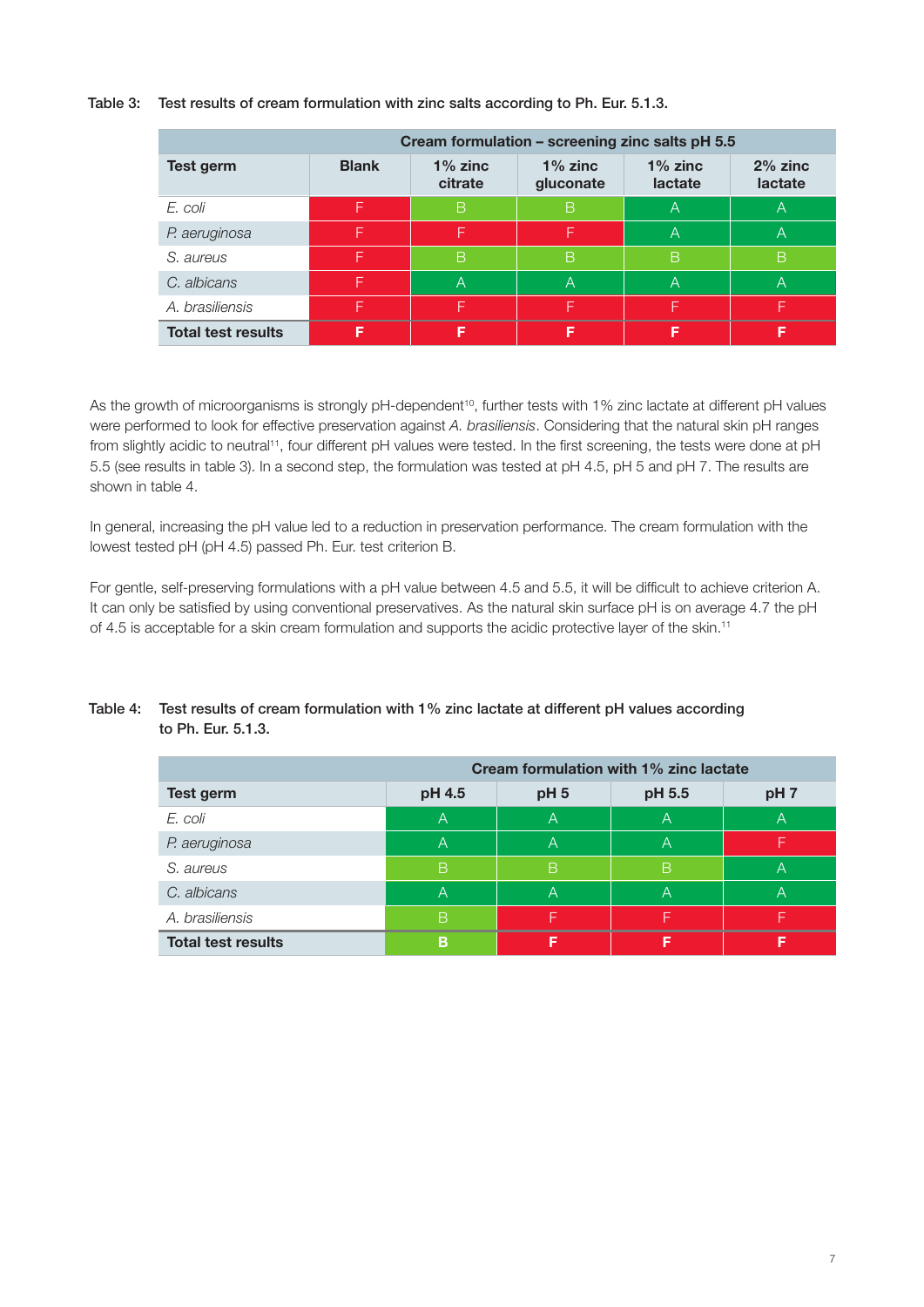Previous studies on the biocidal properties of lactic acid<sup>10,12,13</sup> have already verified the preservation effect of this bio-based organic acid for aqueous solutions.

The antimicrobial effect of organic acids is based on their penetration into the microbial cell and a subsequent acidification of the cell interior, which ultimately results in cell inactivation. In this context, the dissociation of the organic acid in an aqueous environment is important. The organic acid can diffuse through the cell membrane only as an undissociated and thus uncharged molecule. The pK<sub>a</sub> value of lactic acid is 3.9, which means that at a pH of 3.9 there is equilibrium between undissociated and dissociated lactic acid molecules. With decreasing pH, the share of undissociated acid and thus antimicrobial efficacy increases.

At higher pH, namely skin neutral pH, a part of the lactic acid molecules is dissociated, therefore negatively charged and unable to diffuse through the cell membrane. 14

Because of this, it is necessary to add a booster or secondary active to improve the antimicrobial effect of any formulation with lactic acid.

The cream formulation shown in table 2 was analysed with 2.9% of lactic acid in combination with two boosting substances at a pH of 5.5. This combination and these concentration levels had already proved suitable for preservation of a shower gel formulation (internal data).

The results for the cream formulation with lactic acid in combination with anisic acid and caprylic acid are shown in table 5. The preservation test was passed with criterion B for both formulations. In a direct comparison, the formulation with anisic acid performed slightly better, achieving criterion A for *A. brasiliensis*.

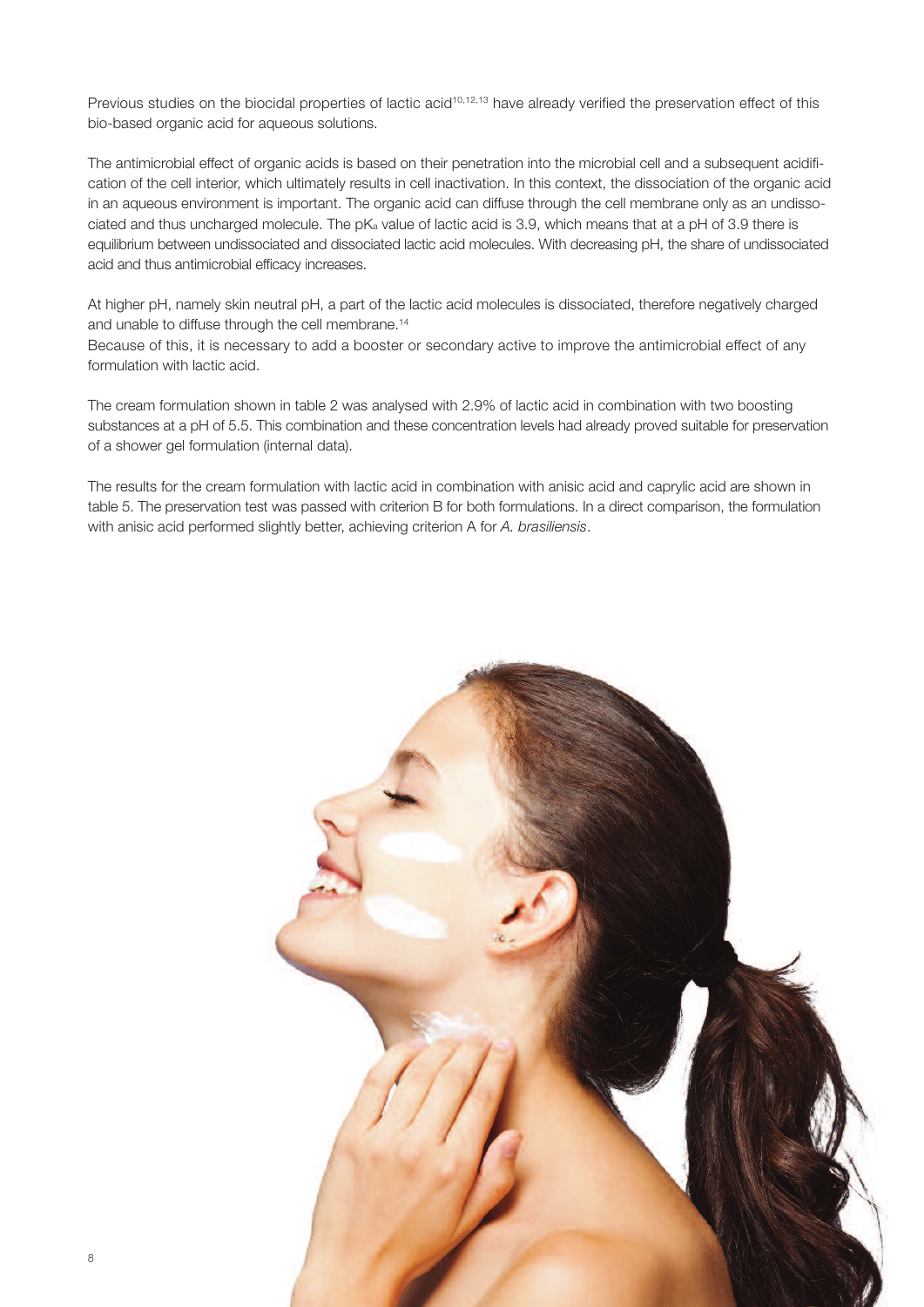Table 5: Test results of cream formulation with lactic acid in combination with boosters according to Ph. Eur. 5.1.3.

|                           | Cream formulation with lactic acid in<br>combination with booster, pH 5.5 |                    |  |  |
|---------------------------|---------------------------------------------------------------------------|--------------------|--|--|
| Test germ                 | 0.2% anisic acid                                                          | 0.4% caprylic acid |  |  |
| E. coli                   | B                                                                         | B                  |  |  |
| P. aeruginosa             | A                                                                         | А                  |  |  |
| S. aureus                 | B                                                                         | B                  |  |  |
| C. albicans               | А                                                                         | А                  |  |  |
| A. brasiliensis           | А                                                                         | В                  |  |  |
| <b>Total test results</b> | в                                                                         | В                  |  |  |

Both tested combinations proved to be effective against microbial spoilage and can be used to support self-preserving or preservative-free claims.

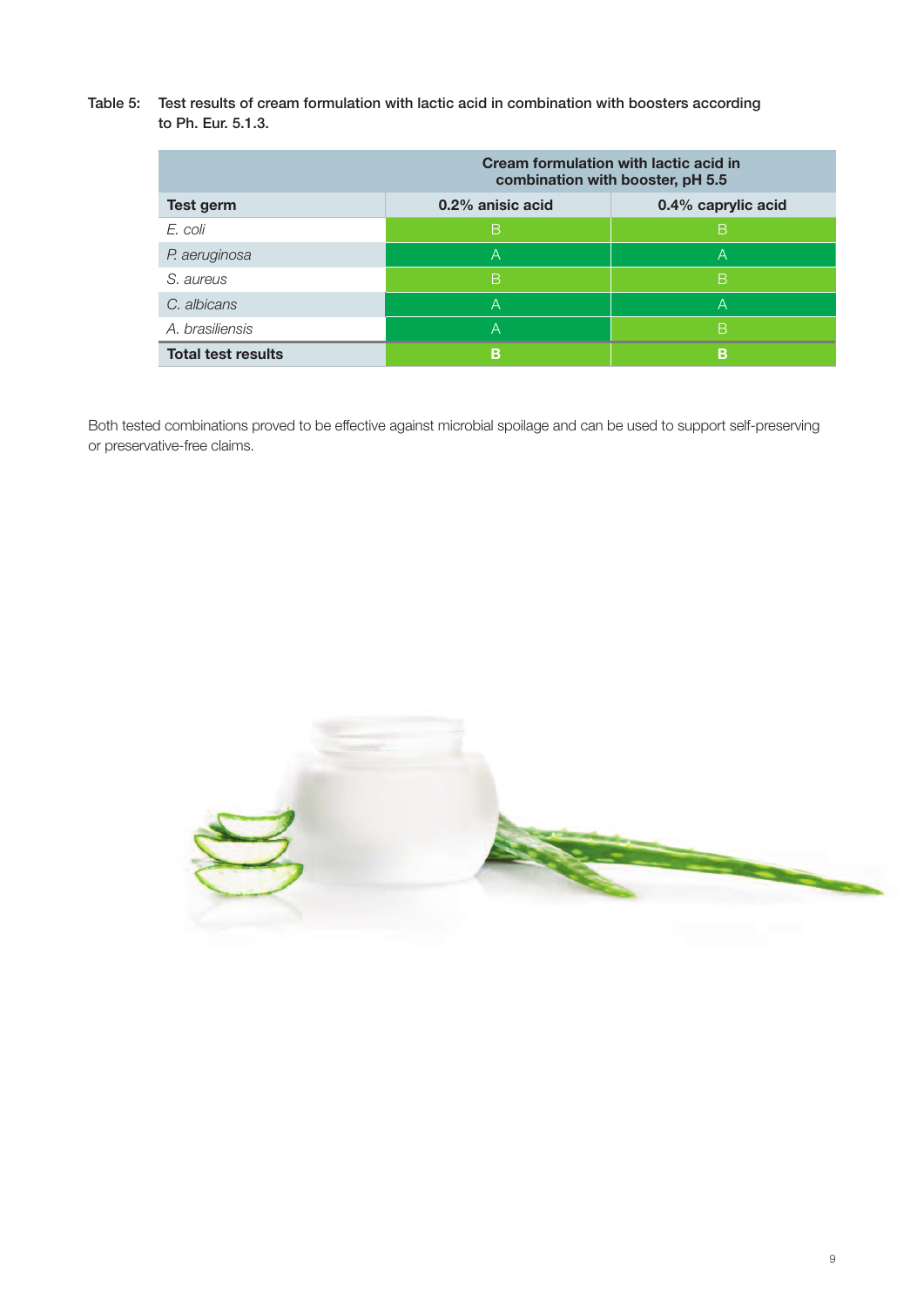# **Summary**

The preservation efficacy of Jungbunzlauer ingredients in a cream formulation was tested by means of the well-established Ph. Eur. test 5.1.3. and proved that zinc lactate and lactic acid show biocidal activity. These multifunctional ingredients can offer preservation support in skin care product formulations which avoid or reduce the use of conventional preservatives.

Zinc lactate has the added benefit of skin-soothing and anti-inflammatory properties, combining the benefits of zinc and lactate ions.

For cream formulations with higher pH values, we recommend lactic acid as a zinc-free solution. Lactic acid and lactates have the added benefits of humectant and moisturising properties and are naturally present in human cells. In combination with boosting substances they offer good preservation support.

Hence zinc lactate and lactic acid from Jungbunzlauer, which are both Cosmos approved by Ecocert, demonstrate multifunctional activities that enable the formulation of skin creams with a cleaner label and shorter ingredient list.



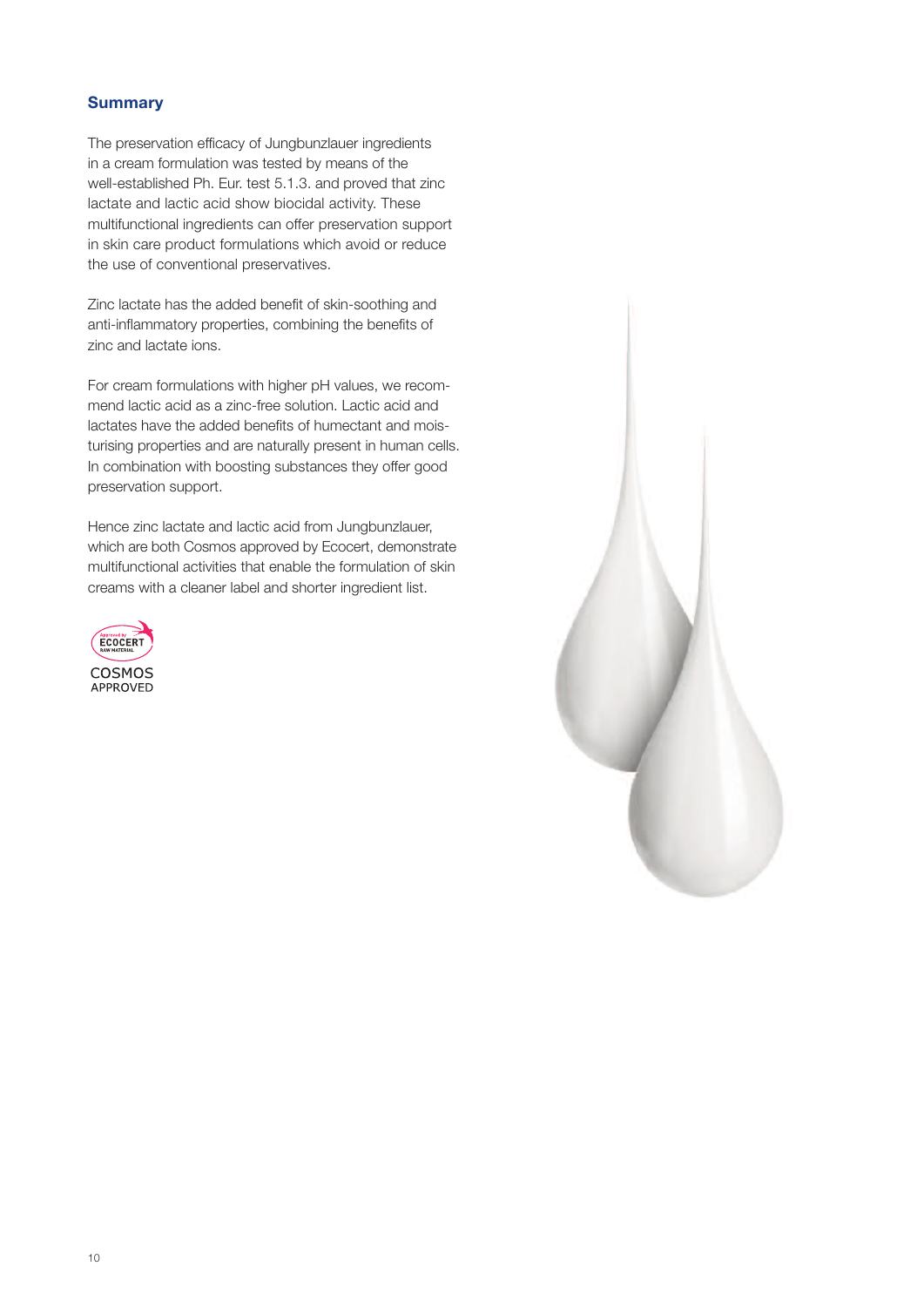### **References**

- [1] K. Nowak, E. Jabłonska, W. Ratajczak-Wrona, Environ. Res. 2020, DOI 10.1016/j.envres.2020.110488. `
- [2] M. Narayanan, P. Sekar, M. Pasupathi, T. Mukhopadhyay, Int. J. Adv. Biotechnol. Res. 2016, 7, 976–2612.
- [3] M. Gupta, V. K. Mahajan, K. S. Mehta, P. S. Chauhan, Dermatol. Res. Pract. 2014, 2014, 1–11.
- [4] A. B. G. Lansdown, U. Mirastschijski, N. Stubbs, E. Scanlon, M. S. Ågren, Wound Repair Regen. 2007, 15, 2–16.
- [5] S. Kogan, A. Sood, M. S. Garnick, Wounds a Compend. Clin. Res. Pract. 2017, 29, 102–106.
- [6] M. Abendrot, U. Kalinowska-Lis, Int. J. Cosmet. Sci. 2018, 40, 319–327.
- [7] J. Pasquet, Y. Chevalier, J. Pelletier, E. Couval, D. Bouvier, M. A. Bolzinger, Colloids Surfaces A Physicochem. Eng. Asp. 2014, 457, 263–274.
- [8] M. Neubauer, Jungbunzlauer Facts 2017.
- [9] In Eur. Pharmacopoeia 10.0, 2020.
- [10] K. von Nessen, F. Weiher, M. Neubauer, SOFW J. 2020, 146, 32–27.
- [11] H. Lambers, S. Piessens, A. Bloem, H. Pronk, P. Finkel, Int. J. Cosmet. Sci. 2006, 28, 359–370.
- [12] K. von Nessen, F. Weiher, M. Neubauer, SOFW J. 2017, 143, 4–9.
- [13] M. Neubauer, F. Weiher, SOFW J. 2015, 141, 72–75.
- [14] N. Desriac, V. Broussolle, F. Postollec, A. G. Mathot, D. Sohier, L. Coroller, I. Leguerinel, Front. Microbiol. 2013, 4, 1–13.